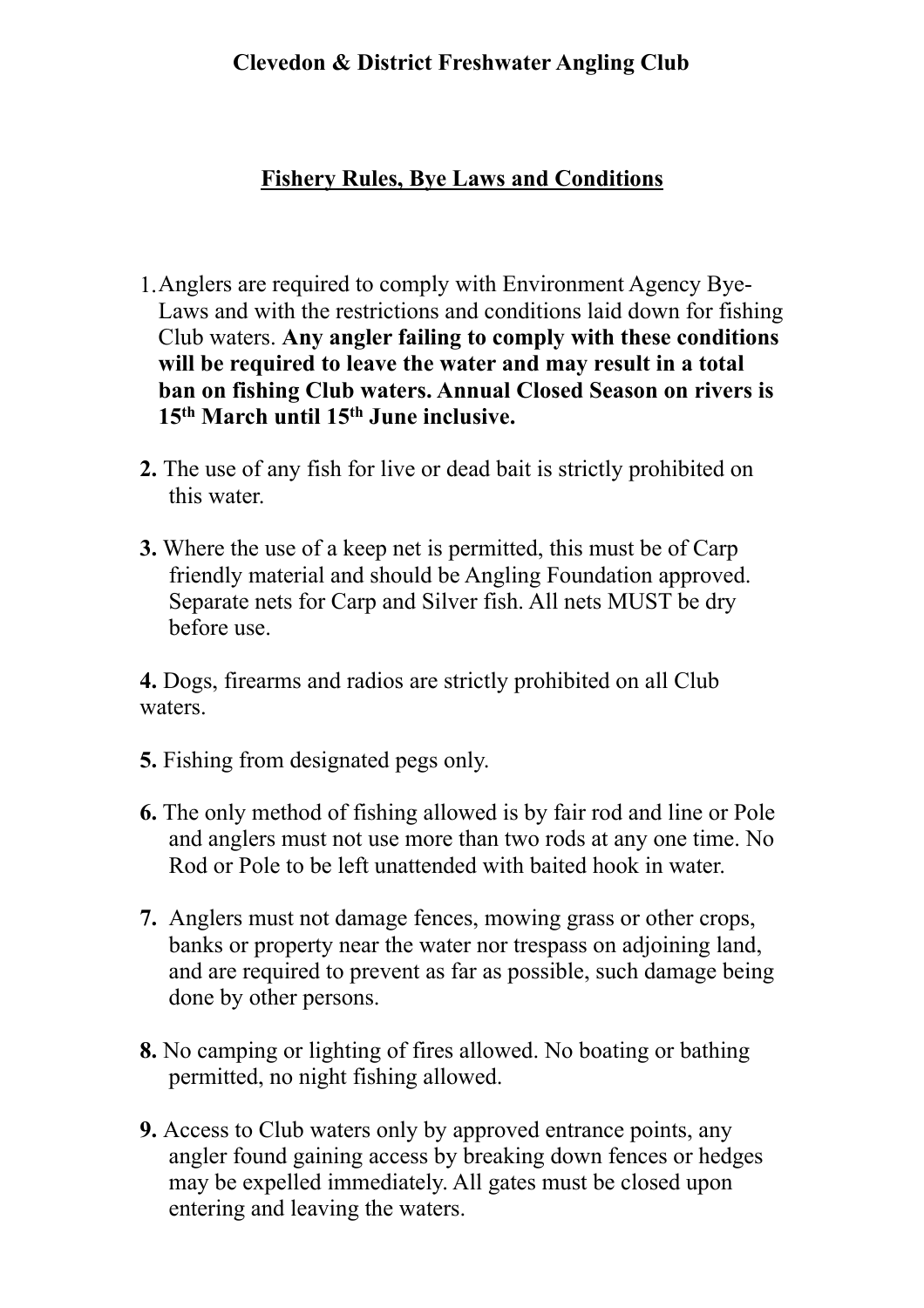- **10.** Fishing is prohibited from any bridge or construction on Club waters.
- **11.** This permit must be carried at all times when fishing on Club waters and must by produced when requested by any other angler or Water Keeper. This permit is not valid unless it is completed IN FULL by the holder.
- **12.** When matches approved by the Club are held it is the responsibility of all permit holders to ensure they do not fish closed sections.
- **13.** Only matches approved by the Club are permitted on Club waters. Any permit holder found to be fishing non-approved matches is liable to expulsion from the water.
- **14.** No fish of any species to be introduced or removed from any club water.
- **15.** Junior anglers under the age of 16 years may obtain a free permit on application and proof of age.
- **16.** No Permits will be sold on the bank; **ALL** Permits **MUST** be purchased **BEFORE** commencement of fishing.
- **17. Anglers fishing in Club waters do so entirely at their own risk. No liability whatsoever can be accepted by the Club.**
- **18. For Health and Safety and Insurance purposes only persons with written permission from the Management committee are allowed to carry out work on any Club waters.**
- **19. In the interest of safety the possession of any pole or other equipment manufactured of carbon or any other conductive material within 30 metres of high voltage cables or any other source of electric power is absolutely prohibited.**
- **20. Purchase of this Permit to Fish is deemed as acceptance and agreement of all the Rules and Conditions contained herein.**

## **Match Rules**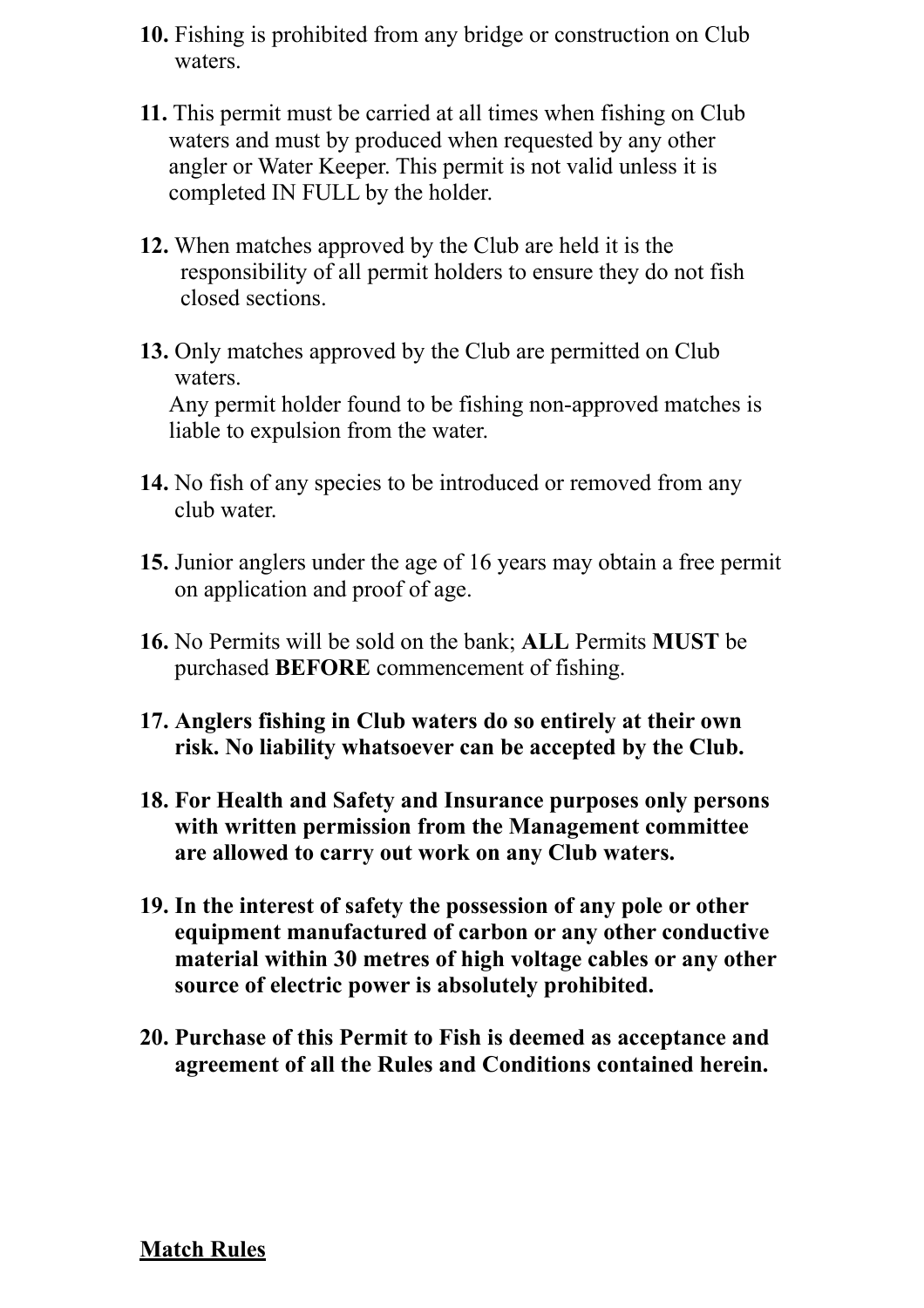- 1. All contestants in Clevedon & District Freshwater Angling Club matches, except publicised "Open" matches, must hold a current Club Membership and a valid NSAA Permit.
- 2. All matches will be pegged down by the Match Secretary or his Assistant.
- 3. The draw for pegs will take place on the morning of the match.
- 4. No competitor can change their peg/section without prior approval of the Match Secretary before the match commences. Any angler fishing at the wrong peg will be disqualified.
- 5. Any angler may use a caddy to help carry their tackle to their peg.
- 6. No competitor will have live or dead fish in their possession before the match.
- 7. The signal to commence and cease fishing will be given by the Match Secretary or his Assistants.
- 8. The duration of the match will be promulgated prior to and at the draw for pegs.
- 9. Before the starting signal no competitor must on any account ground bait or loose feed the swim but will be allowed to wet a line, plumb the depth and test the float, mix or wet ground bait, clear his/her fishing ground or weed or obstructions and position his/her equipment. On no account must a feeder be used prior to the starting signal. For use of lead shot see General Rule 11 above.
- 10. A competitor may wade provided that the water does not extend above the knees, unless they can touch the bank with their fingertips, in which case the water can extend above the knees. When platforms are used the water must not come over the anglers knees when standing on the river/lake bed.
- 11. Every competitor must fish within one metre either side of their designated peg. a. On flowing water, they will fish from their position in the direction of the flow as far as the next peg. b. On still waters they may fish as far as half the distance between their peg and the pegs on either side.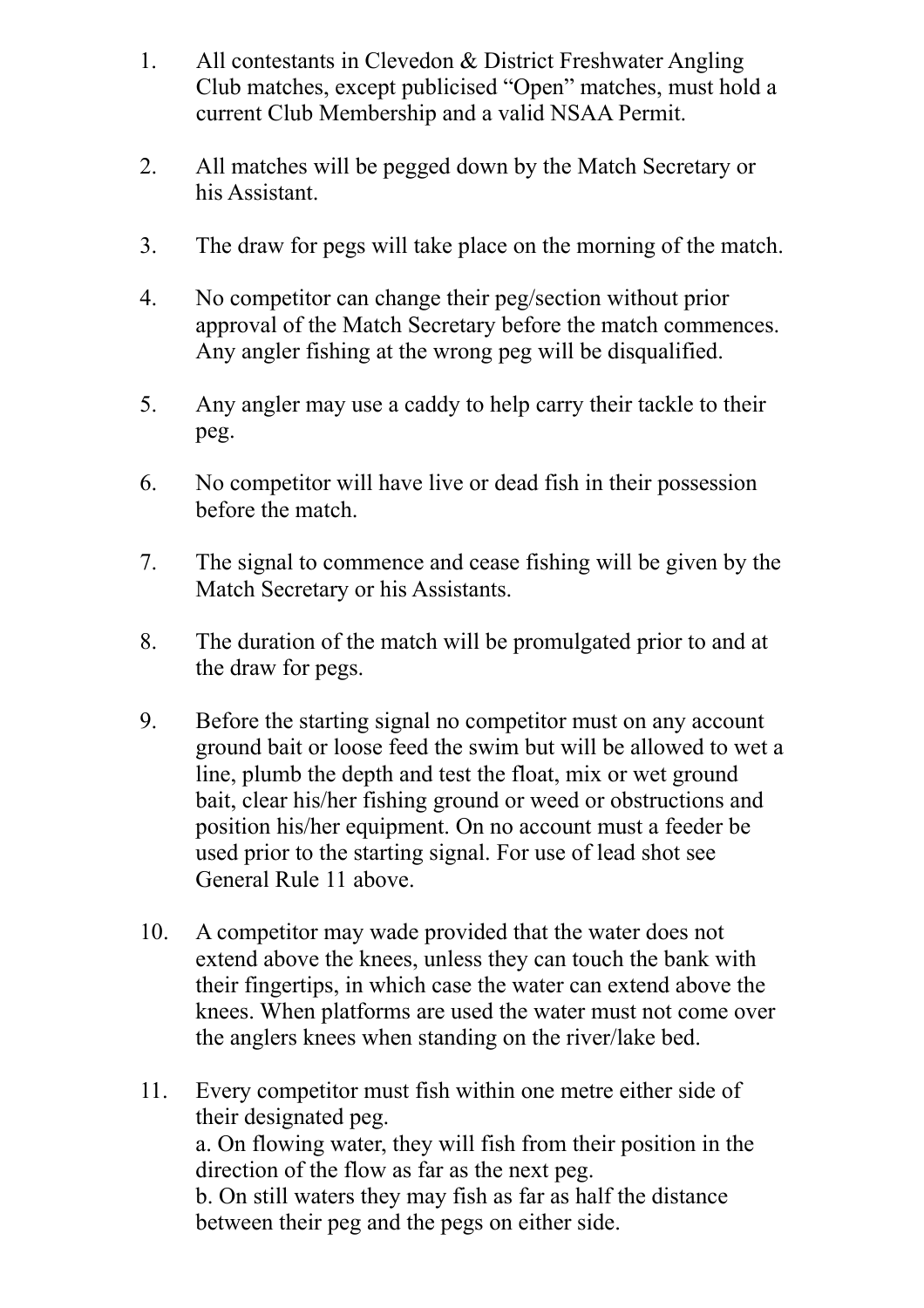c. When competitors are drawn on opposite banks, the limit of the swim will be the middle line between either bank and be defined as either a. or b. above.

 The competitor will restrict their activities completely to these boundaries, neither their person, tackle, bait, ground bait or hooked fish may intrude into their neighbours swim. In extreme situation, e.g. snagged tackle or a snagged fish an angler must seek permission from their neighbour/neighbours before moving from their designated peg to try and remedy the situation.

- 12. A competitor must not cause annoyance to, or seek to interfere with another competitor.
- 13. A competitor shall have in use one rod or pole, one line and single hook at any one time, but may have other poles or rods and tackle assembled in a position behind them, if possible, providing such other tackle is baited.
- 14. Maximum length of poles, 16 metre. Floating poles are not permitted.
- 15. Any bait, subject to local rules of the venue appertaining at the time of the match may be used, except live or dead fish, spinning baits and artificial lures.
- 16. The use of electronic fish finders are forbidden.
- 17. No competitor shall present their baited hooks into their swim by any means other than the pole or rod to which the line is attached.
- 18. All feed shall be thrown in by hand, or use of one or two handed catapults, throwing sticks, swim feeders, bait droppers, bait cups and bait shuffles, but no other mechanical means of projecting feed is allowed. No bait shall be introduced with a pole or bait dropper attached to an extra pole or rod whilst continuing to fish.
- 19. Competitors must strike, play and land their own fish from the confines of their peg (see Rule 10). Hand lining fish is not permitted; this includes hand lining elastics and line. Also not allowed is the practice of trapping stretched elastic with the hand down the length of the pole. Fish should never be bullied like this.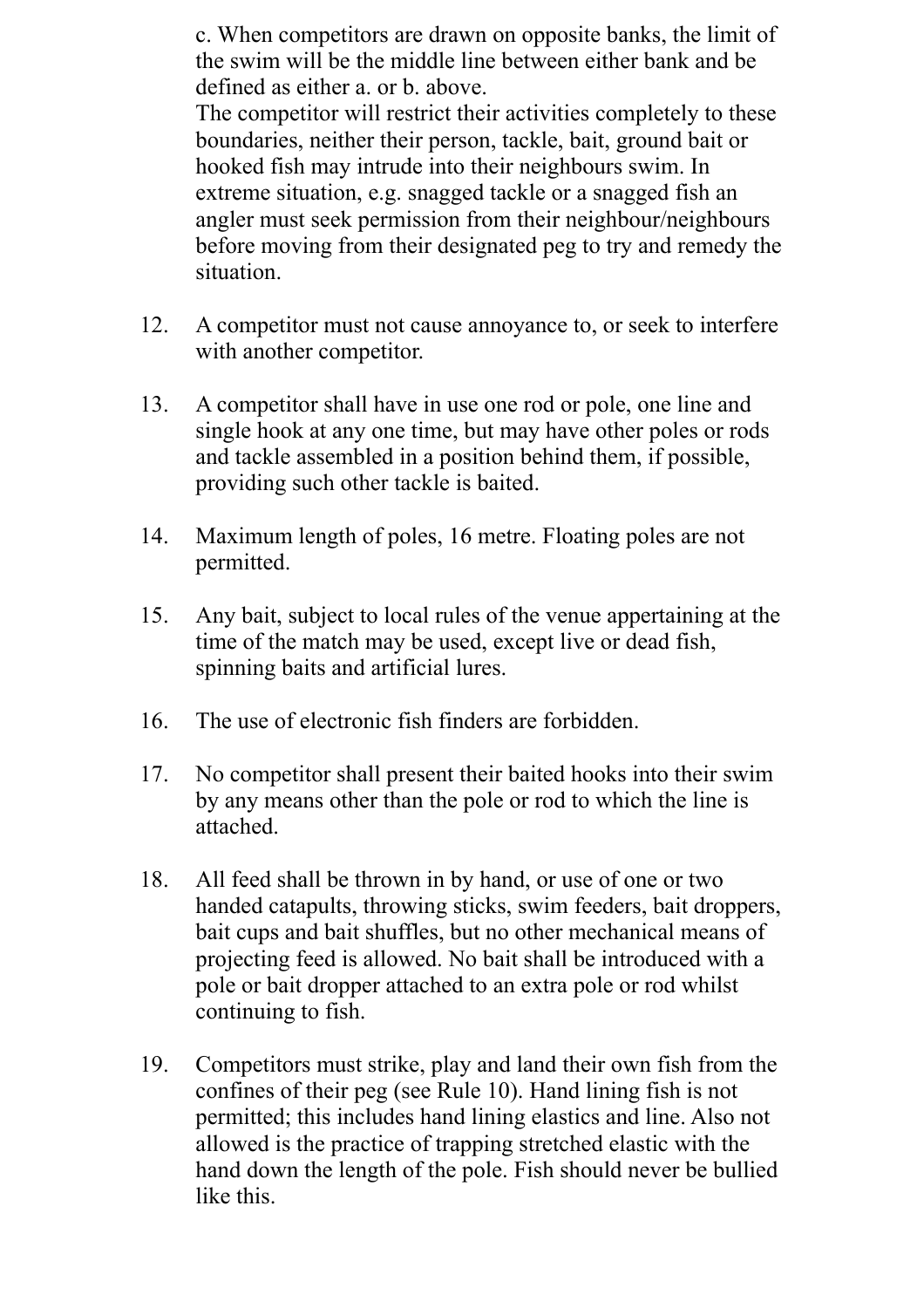- 20. Competitors must retain all fish in a keepnet that complies with the relevant Environment Agency Bylaws. (See General Rule 3 above)
- 21. All fish caught are eligible for weighing except Game Fish, Pike, Zander and Crustaceans.
- 22. Competitors must, if practicable, keep all fish caught alive. If for any reason competitors cannot keep fish alive, the Scales Man shall have the power to weigh in during the match and return the fish alive to the water.
- 23. Competitors must cease fishing at the end signal. Should a competitor still be playing a fish hooked before the finishing signal is given, they will be permitted no more than 15 minutes after time has been called to land the fish.
- 24. Competitors are responsible for ensuring their pegs are clear of litter and no competitor shall have their catch weighed in who has litter on the banks of their swim.
- 25. The correct procedure for transferring fish from keep net to weigh net and weigh net back to the water is to be followed. Under no circumstances must the keepnet be removed from the water and fish tipped down from bottom to top. Either, swim the fish to the top of the keepnet whilst in the water gathering the lower rings as necessary or collapse the net and pull the lower rings through the top ring.
- 26. Each competitor will be responsible for ensuring that the Scales Person correctly records the weight of their catch on their Peg Card.
- 27. Any objections are to be lodged with the Match Secretary/ Match Organiser no later than one hour from the end of the match.
- 28. Any competitor not holding or unable to produce an Environment Agency Rod Licence or the necessary Permit to fish shall be deemed to be in contravention of the rules and shall be disqualified. All pools, entry fees etc in respect of the said competitor relating to the match shall be forfeited.
- 29. Any competitor proved to be in contravention of these rules will be disqualified.